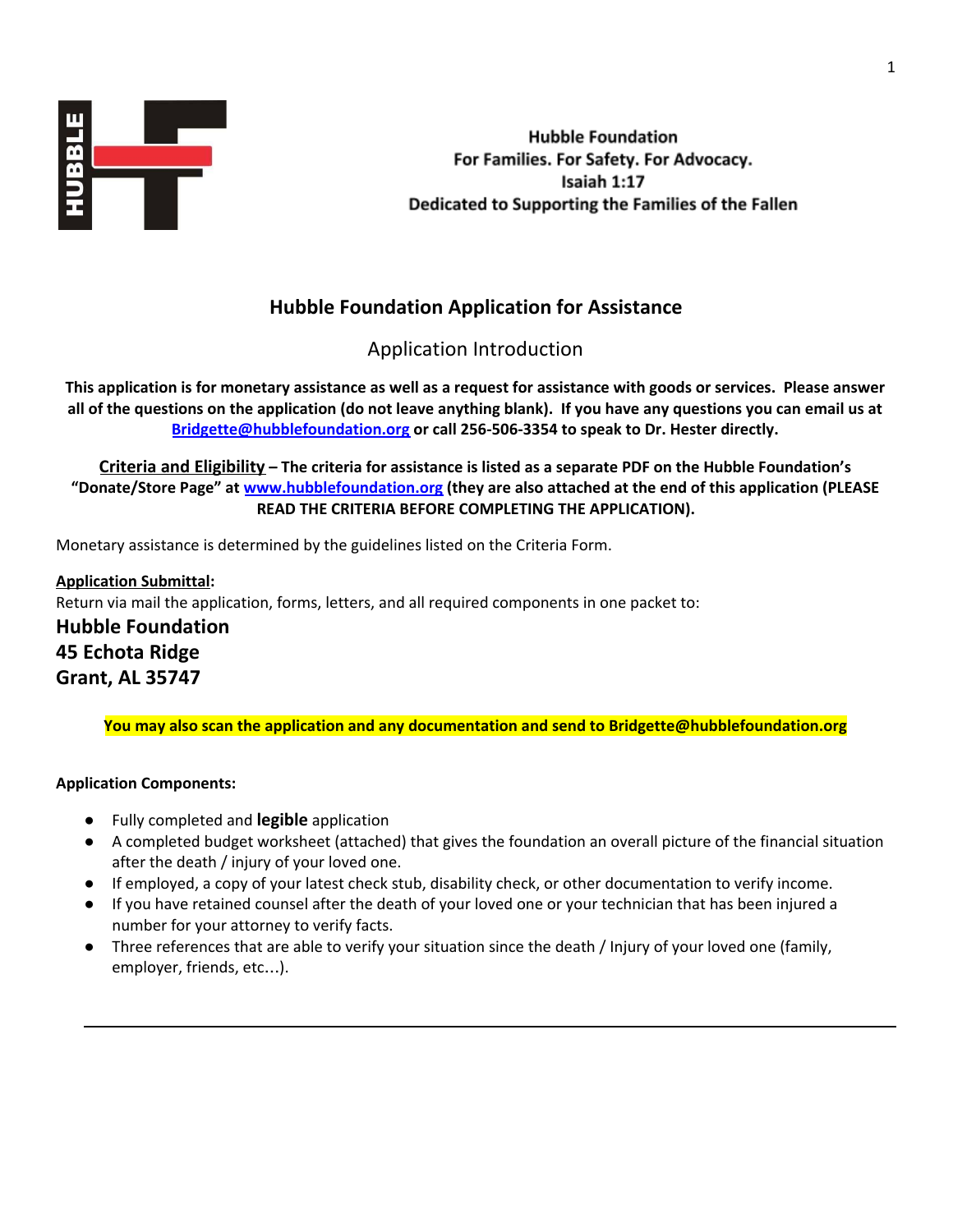## **Hubble Foundation Application for Assistance**

## Application

| <b>Applicants Name:</b>         |      | <u> 1989 - Andrea Andrew Maria (h. 1989).</u>                     |          |        |      |
|---------------------------------|------|-------------------------------------------------------------------|----------|--------|------|
|                                 | Last | First                                                             |          | Middle |      |
| Male $\square$ Female $\square$ |      |                                                                   |          |        |      |
|                                 |      |                                                                   |          |        |      |
|                                 | City | State                                                             | Zip Code |        |      |
|                                 |      |                                                                   | Work     | Home   | Cell |
|                                 |      |                                                                   |          |        |      |
|                                 |      |                                                                   |          |        |      |
|                                 |      | References: (Please list 3 references who are not family members) |          |        |      |
|                                 |      |                                                                   |          |        |      |
|                                 |      |                                                                   |          |        |      |
|                                 |      |                                                                   |          |        |      |

Please use the space below to provide any additional information you would like Dr. Hester or Hubble Foundation to **be aware of regarding the situation with finances and or needs:**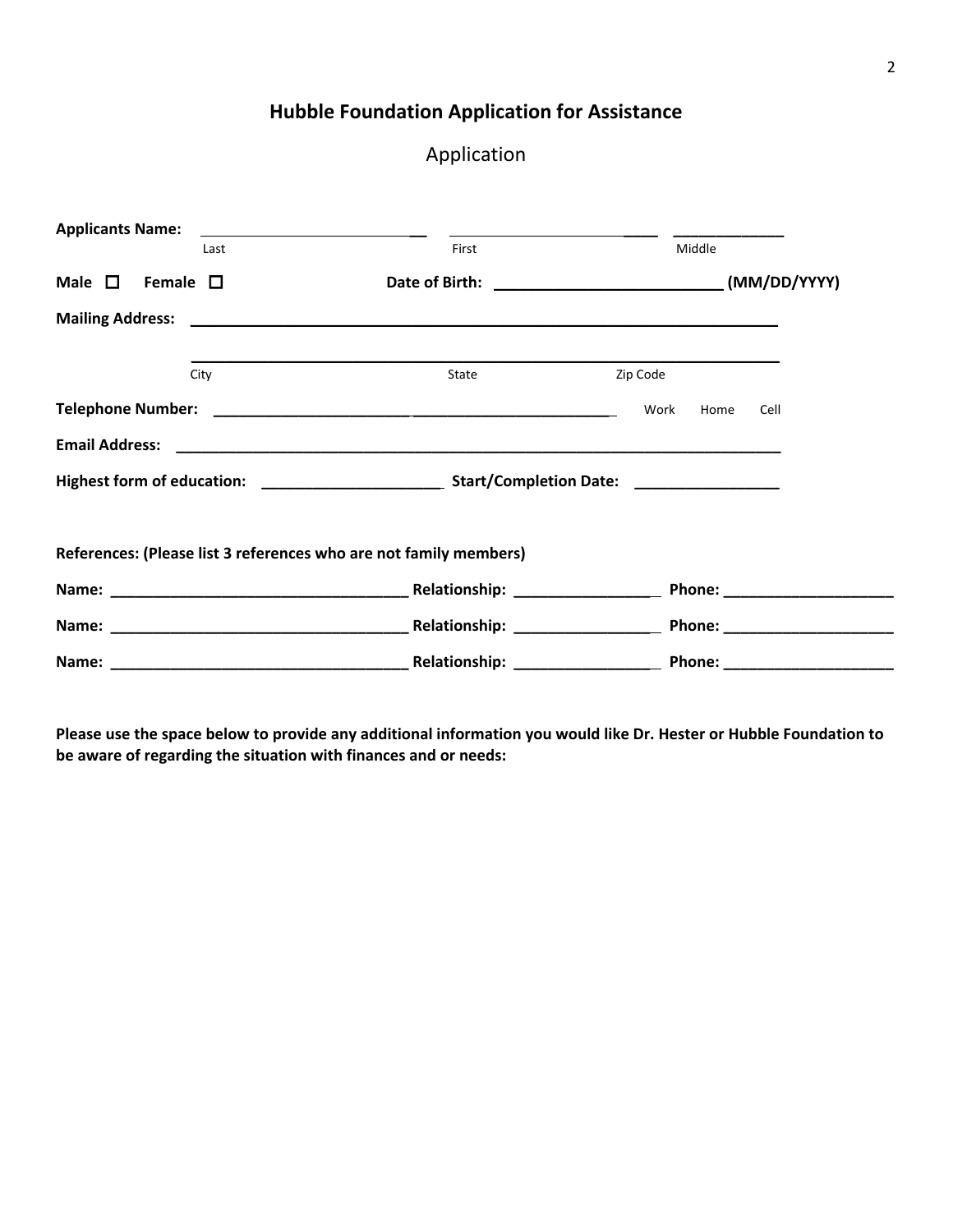# **Hubble Foundation Application for Assistance**

Application

## **Previous/Current Employment since High School: (Please list in descending order)**

| <b>Previous/Current Employer #1</b> |                                                                         |          |
|-------------------------------------|-------------------------------------------------------------------------|----------|
|                                     |                                                                         |          |
|                                     |                                                                         |          |
| City                                | State                                                                   | Zip Code |
|                                     |                                                                         |          |
|                                     |                                                                         |          |
|                                     |                                                                         |          |
|                                     | Community Service and Resources that you have contacted for assistance: |          |
|                                     |                                                                         |          |
|                                     |                                                                         |          |
|                                     |                                                                         |          |
|                                     |                                                                         |          |
|                                     |                                                                         |          |

**Applicant's Signature: \_\_\_\_\_\_\_\_\_\_\_\_\_\_\_\_\_\_\_\_\_\_\_\_\_\_\_\_\_\_\_\_\_\_\_\_\_\_\_\_\_\_\_\_\_\_\_\_\_**

 **Date:\_\_\_\_\_\_\_\_\_\_\_\_\_\_\_\_\_\_\_\_**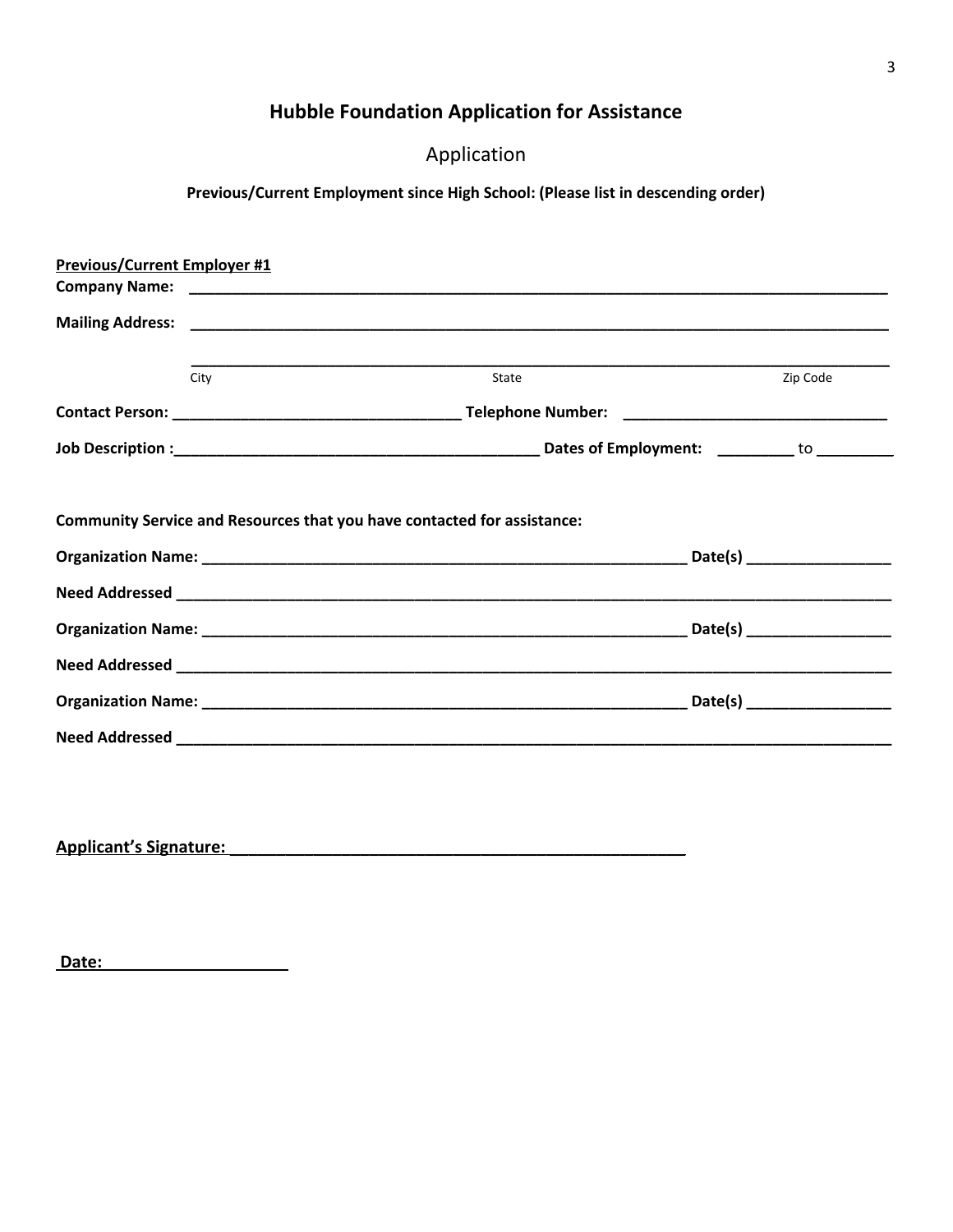The below is a budget worksheet that will assist us in determining your financial situation and where we can help most effectively. Please be as complete as possible!

\*Please include a copy of the latest check stub from your employer or a statement from any income that you are receiving **(disability, SSI, Workman's comp, a statement of child support prior to the DEATH of your loved one)\***

.

#### **MONTHLY INCOME**

| Item                    | Amount |
|-------------------------|--------|
| Income 1                |        |
| Income 2                |        |
| Other                   |        |
|                         |        |
| <b>MONTHLY EXPENSES</b> |        |
| Item                    | Amount |
| Rent/mortgage           |        |
| Electric                |        |
| Gas                     |        |
| Cell phone              |        |
| Groceries               |        |
| Car payment             |        |
| Auto expenses           |        |
| <b>Student loans</b>    |        |
| Credit cards            |        |
| Auto Insurance          |        |
| Personal care           |        |
| Entertainment           |        |
| Miscellaneous           |        |
|                         |        |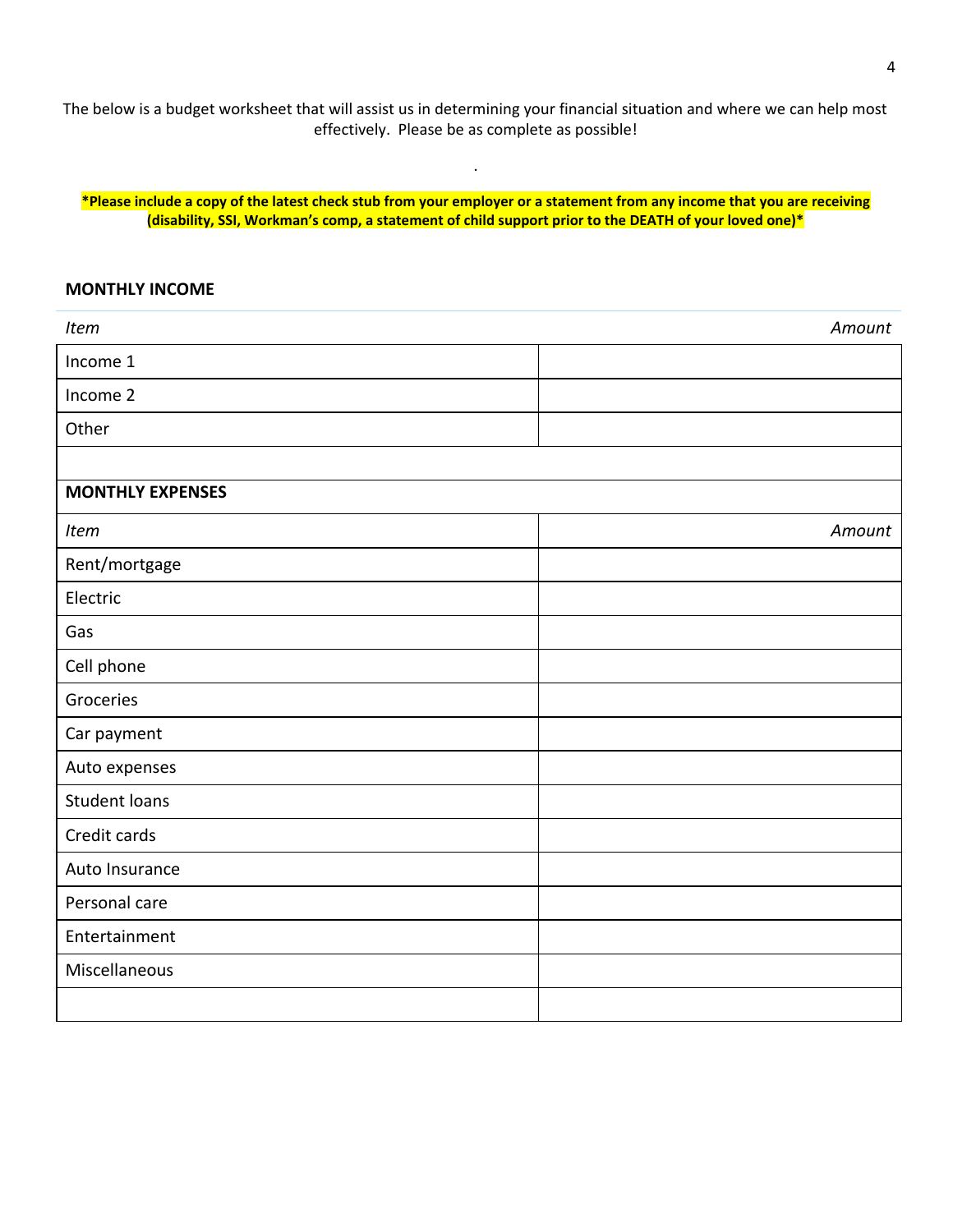5

### Reference Form Please have your references fill out this form. They may mail it to the address on page one of this application or email it

|                                      | to Bridgette@hubblefoundation.org |                                   |          |  |
|--------------------------------------|-----------------------------------|-----------------------------------|----------|--|
|                                      |                                   |                                   |          |  |
| Last                                 | First                             |                                   |          |  |
| <b>Friends/Family Reference Form</b> |                                   |                                   |          |  |
|                                      |                                   |                                   |          |  |
|                                      |                                   |                                   |          |  |
|                                      |                                   |                                   |          |  |
|                                      |                                   |                                   |          |  |
|                                      |                                   |                                   |          |  |
|                                      |                                   |                                   |          |  |
|                                      |                                   |                                   |          |  |
|                                      |                                   |                                   |          |  |
|                                      |                                   |                                   |          |  |
|                                      |                                   |                                   |          |  |
|                                      |                                   |                                   |          |  |
|                                      |                                   |                                   |          |  |
|                                      |                                   |                                   |          |  |
|                                      |                                   |                                   |          |  |
|                                      |                                   |                                   |          |  |
|                                      |                                   |                                   |          |  |
| <b>Friend/Family Information:</b>    |                                   |                                   |          |  |
|                                      |                                   |                                   |          |  |
| Address:                             |                                   |                                   |          |  |
|                                      | City                              | State                             | Zip Code |  |
|                                      |                                   | Length of Relationship: _________ |          |  |
| Signature:                           |                                   | Date:                             |          |  |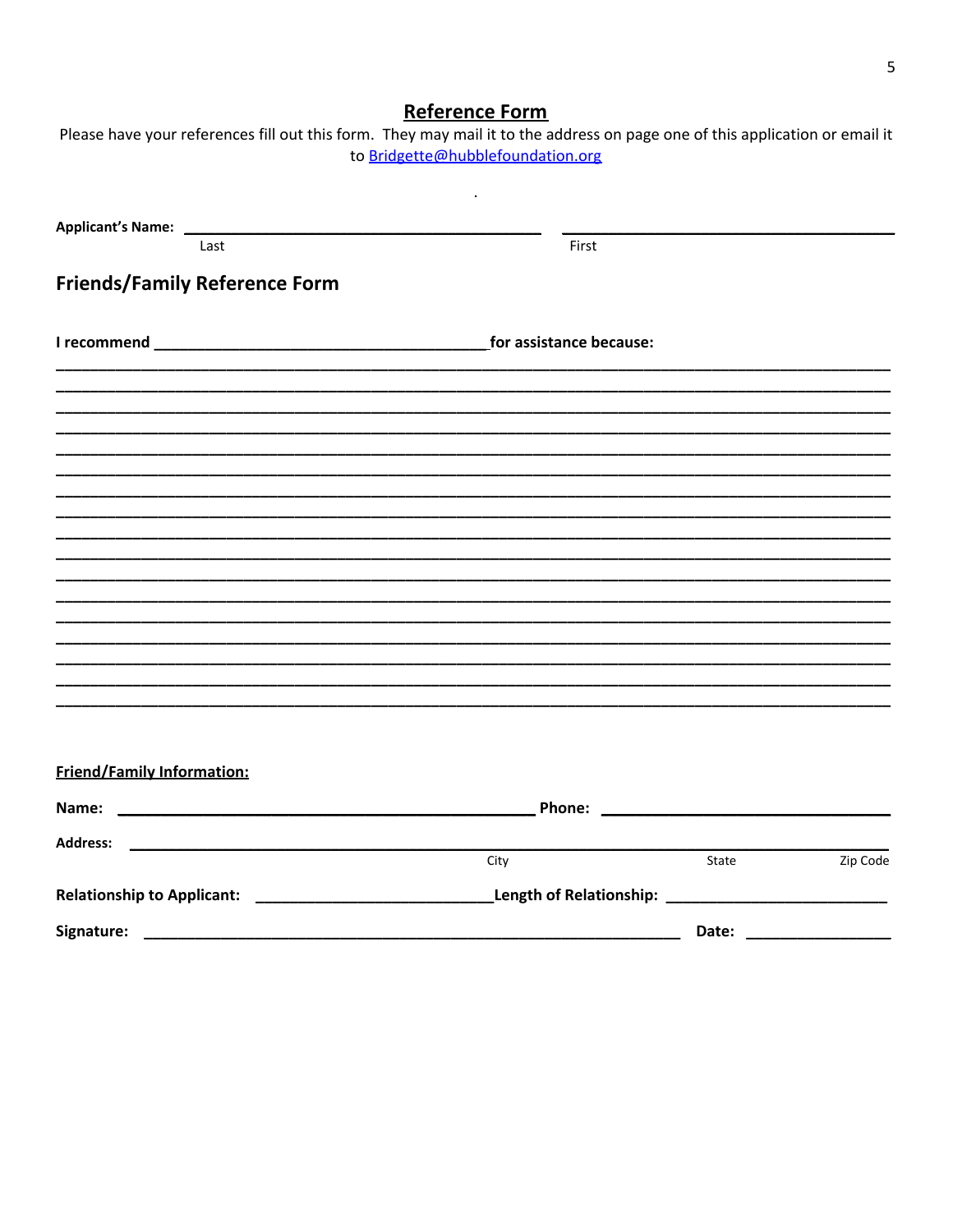#### **Criteria for Monetary Assistance**

**All assistance is based upon criteria as well as budgetary abilities of Hubble Foundation. In addition, the nature of what can be funded may change based upon decisions of the board & Dr. Hester as needs arise.**

**Separate funds are kept for each industry. Monies donated by those in the respective industries are used to fund the needs of THAT SPECIFIC industry. One industry's donations and funds WILL NOT fund other industries.**

**The criteria is NOT a reflection of prejudices or judgments on the part of the Hubble Foundation, rather the criteria is a guiding tool to help the foundation best utilize the resources available to help those in the most effective manner. Any questions or concerns can be directed to Dr. Hester at 256-506-3354 or [bridgette@hubblefoundation.org](mailto:bridgette@hubblefoundation.org)**

# **Widows & Children Of Deceased Climbers**

**\*\*** We will assist fiancés of climbers and ex-wives/husbands of climbers in the event there are children involved. The person applying (fiancé' or ex wife/husband) for any assistance must be the legal guardian and or custodian of the children of the deceased climber. \*\*

#### **What we can fund:**

- Academic, Trade School, and other Academic Scholarships (widows and children). If you are unsure if a program would qualify, please call Dr. Hester at 256-506-3354.
- Other child oriented activities other than college (sports, mission trips, space camp, or some other similar activity).
- Widow Assistance for school, medical, housing, daycare etc...
- Partial Expenses for Funerals
- Travel to see family as support following the death of a climber or an injured climber.
- Medical/Dental Needs as medically necessary that would have been covered by the deceased climbers' insurance or income that is no longer able to be covered due to the lack of insurance or income.

#### **\*This list may be added to as new cases come to the attention of the Hubble Foundation\***

#### **Criteria:**

● Was the death a direct result of a workplace accident (while at work / "on the clock?")

YES – Eligible for Funding

NO – **Possible Funding** – Depending on the nature of the death and circumstances. We understand sometimes deaths occur as a result of medical issues and accidents. This will be evaluated on a case by case basis and is dependent on budgetary restrictions. Widows and children of deceased climbers killed on the job will have priority status.

● Are you the widow or child of a climber?

YES – Eligible for Funding

NO – Ineligible for Funding

● Are you a mother of a child or father of a child with the active climber at the time of the death? YES – Eligible for Funding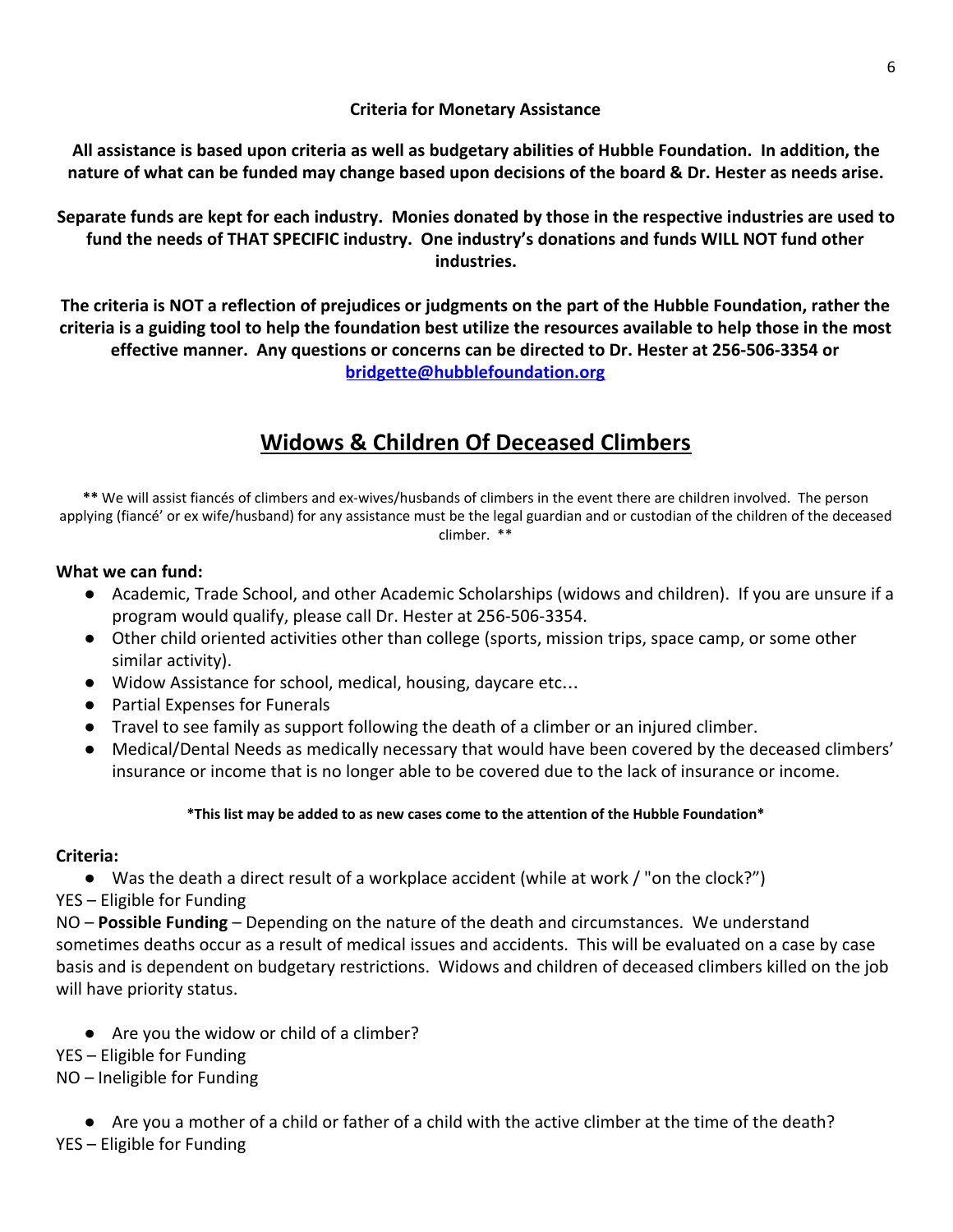NO – **Possible Funding**. Unmarried, but sharing children would qualify one for assistance after the loss of a climber. Unmarried and/or no children with the deceased climber are not eligible unless the deceased climber was an adoptive/legal guardian.

● Is the need a direct result due to a lack of funds from the missing income of the deceased climber?

YES – Eligible for Funding

- NO Ineligible for Funding
	- Initial & Renewal Scholarships: Are you currently enrolled (or still enrolled) in a college course/program, an apprenticeship program, trade school, or other program?
- YES Eligible for Funding with Enrollment Verification from institution.
- NO Ineligible for Funding

# **Injured Climbers:**

### *Injured climbers will need to provided medical and/or employer documentation for origination and extent of injuries.*

#### **What we can fund:**

- Assistance with Medical Bills for injuries sustained "on the job" (Medically Necessary no elective procedures)
- Family Assistance for (housing, daycare etc...).
- Travel or Hotel to be near injured climber while recovering at a facility or hospital.
- Household bills (utilities, food, etc...)
- Medication

#### **\*This list may be added to as new cases come to the attention of the Hubble Foundation\***

#### **Criteria:**

- Are/were you an active climber at the time of the injury?
- YES Eligible for Funding
- NO Ineligible for Funding
	- Are you the spouse of the active climber at the time of the injury?
- YES Eligible for Funding
- NO Ineligible for Funding
	- Are you a mother of a child or the father of a child at the time of the injury?
- YES Eligible for Funding

NO – **Possible Funding**. Unmarried, but sharing children would qualify one for assistance in helping during the recovery of a climber. Unmarried and no children with the actively injured climber are not eligible unless the injured climber was an adoptive or legal guardian.

- Was the injury a direct result of a workplace accident (while at work / "on the clock?"
- YES Eligible for Funding

NO – **Possible Funding** – Depending on the nature of the injury and circumstances. We understand sometimes injuries occur as a result of medical issues and accidents. This will be evaluated on a case by case basis and is dependent on budgetary restrictions.